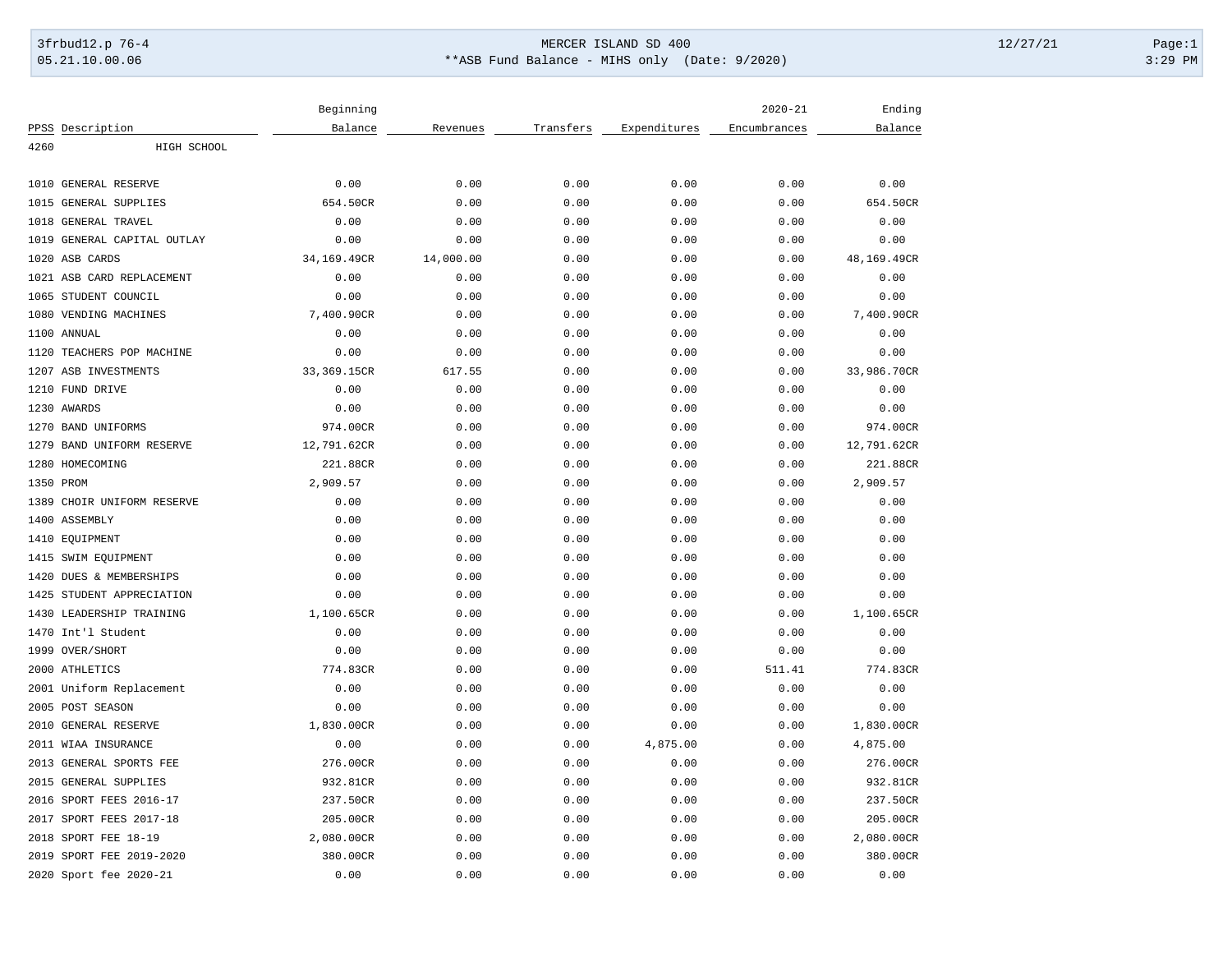# 3frbud12.p 76-4 Page:2 05.21.10.00.06 \*\*ASB Fund Balance - MIHS only (Date: 9/2020) 3:29 PM

|                                | Beginning   |          |           |              | Ending       |             |
|--------------------------------|-------------|----------|-----------|--------------|--------------|-------------|
| PPSS Description               | Balance     | Revenues | Transfers | Expenditures | Encumbrances | Balance     |
| 4260<br>HIGH SCHOOL            |             |          |           |              |              |             |
|                                |             |          |           |              |              |             |
| 2021 Sport Fee 21-22           | 0.00        | 0.00     | 0.00      | 0.00         | 0.00         | 0.00        |
| 2030 BASEBALL                  | 0.00        | 0.00     | 0.00      | 0.00         | 0.00         | 0.00        |
| 2037 BASEBALL CONTRACTUAL SERV | 1.00CR      | 0.00     | 0.00      | 0.00         | 0.00         | 1.00CR      |
| 2037 BASEBALL CONTRACTUAL SERV | 0.00        | 0.00     | 0.00      | 0.00         | 0.00         | 0.00        |
| 2038 BASEBALL TRAVEL           | 0.00        | 0.00     | 0.00      | 0.00         | 0.00         | 0.00        |
| 2040<br><b>BOYS BASKETBALL</b> | 4,192.47    | 0.00     | 0.00      | 0.00         | 0.00         | 4,192.47    |
| 2046 BOYS BB CAMP              | 2,676.23CR  | 0.00     | 0.00      | 0.00         | 0.00         | 2,676.23CR  |
| 2047 BOYS BASKETBALL SERVICES  | 2,243.58    | 0.00     | 0.00      | 0.00         | 0.00         | 2,243.58    |
| 2048<br>BOYS BASKETBALL TRAVEL | 866.00      | 0.00     | 0.00      | 0.00         | 0.00         | 866.00      |
| BOYS BASKETBALL TRIP<br>2049   | 6,534.87CR  | 0.00     | 0.00      | 0.00         | 0.00         | 6,534.87CR  |
| 2050<br>GIRLS BASKETBALL       | 55.00CR     | 0.00     | 0.00      | 0.00         | 0.00         | 55.00CR     |
| 2056<br>GIRLS BASKETBALL CAMP  | 0.00        | 0.00     | 0.00      | 0.00         | 0.00         | 0.00        |
| 2057 GIRLS BASKETBALL SERVICES | 2,737.48    | 0.00     | 0.00      | 0.00         | 0.00         | 2,737.48    |
| 2058 GIRLS BASKETBALL TRAVEL   | 0.00        | 0.00     | 0.00      | 0.00         | 0.00         | 0.00        |
| 2059<br>GIRLS BASKETBALL TRIP  | 0.00        | 0.00     | 0.00      | 0.00         | 0.00         | 0.00        |
| 2060<br>CROSS COUNTRY          | 12,698.52CR | 0.00     | 0.00      | 0.00         | 0.00         | 12,698.52CR |
| 2066<br>CROSS COUNTRY CAMP     | 0.00        | 0.00     | 0.00      | 0.00         | 0.00         | 0.00        |
| CROSS COUNTRY SERVICES<br>2067 | 0.00        | 0.00     | 0.00      | 0.00         | 0.00         | 0.00        |
| 2068<br>CROSS COUNTRY TRAVEL   | 0.00        | 0.00     | 0.00      | 0.00         | 0.00         | 0.00        |
| 2070 FOOTBALL                  | 0.00        | 0.00     | 0.00      | 10,660.87    | 0.00         | 10,660.87   |
| 2075<br>SPRING FOOTBALL CAMP   | 0.00        | 0.00     | 0.00      | 0.00         | 0.00         | 0.00        |
| 2076 FOOTBALL CAMP             | 0.00        | 0.00     | 0.00      | 0.00         | 0.00         | 0.00        |
| 2077 FOOTBALL SERVICES         | 0.00        | 0.00     | 0.00      | 0.00         | 0.00         | 0.00        |
| 2078<br>FOOTBALL TRAVEL        | 0.00        | 0.00     | 0.00      | 0.00         | 0.00         | 0.00        |
| 2079<br>FOOTBALL TRIP          | 0.00        | 0.00     | 0.00      | 0.00         | 0.00         | 0.00        |
| 2080<br>BOYS GOLF              | 0.00        | 0.00     | 0.00      | 0.00         | 0.00         | 0.00        |
| 2086 Boys' Golf Uniforms       | 0.00        | 0.00     | 0.00      | 0.00         | 0.00         | 0.00        |
| 2087 BOYS GOLF SERVICES        | 0.00        | 0.00     | 0.00      | 0.00         | 0.00         | 0.00        |
| 2088<br>BOYS GOLF TRAVEL       | 0.00        | 0.00     | 0.00      | 0.00         | 0.00         | 0.00        |
| 2089<br>BOYS GOLF TRIP         | 133.40CR    | 0.00     | 0.00      | 0.00         | 0.00         | 133.40CR    |
| 2090 GIRLS GOLF                | 0.00        | 0.00     | 0.00      | 0.00         | 0.00         | 0.00        |
| 2097 GIRLS GOLF SERVICES       | 1,073.96CR  | 0.00     | 0.00      | 0.00         | 0.00         | 1,073.96CR  |
| GIRLS GOLF TRAVEL<br>2098      | 0.00        | 0.00     | 0.00      | 0.00         | 0.00         | 0.00        |
| 2099<br>GIRLS GOLF TRIP        | 4,875.00CR  | 0.00     | 0.00      | 0.00         | 0.00         | 4,875.00CR  |
| GIRLS GYMASTICS<br>2100        | 6,142.90CR  | 0.00     | 0.00      | 0.00         | 0.00         | 6,142.90CR  |
| 2106 21-22 Gymnastics uniforms | 0.00        | 0.00     | 0.00      | 0.00         | 0.00         | 0.00        |
| 2107 GIRLS GYMNASTICS SERVICES | 0.00        | 0.00     | 0.00      | 0.00         | 0.00         | 0.00        |
|                                | 0.00        | 0.00     |           |              |              | 0.00        |
| 2108 GIRLS GYMASTICS TRAVEL    |             |          | 0.00      | 0.00         | 0.00         |             |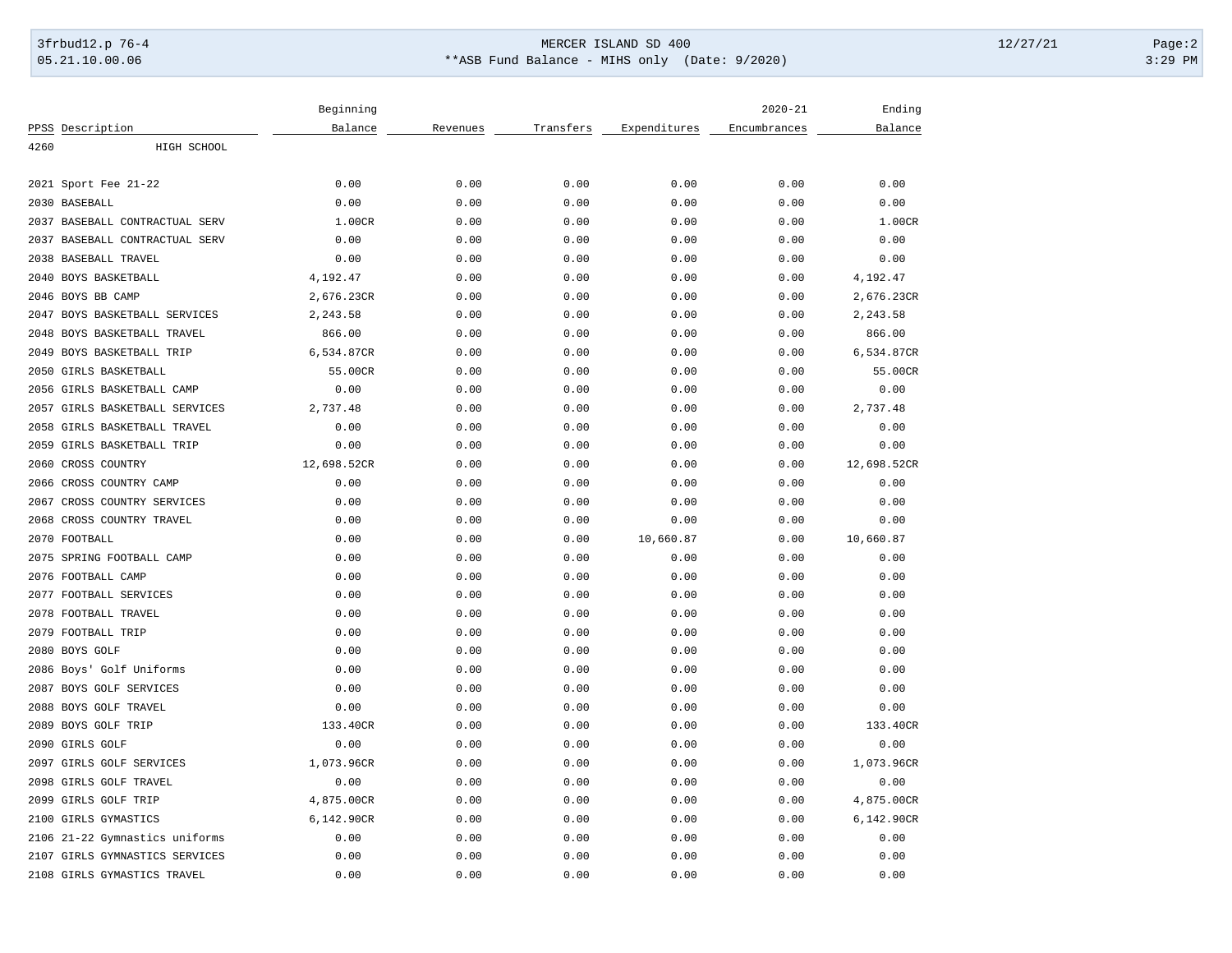# 3frbud12.p 76-4 Page:3 05.21.10.00.06 \*\*ASB Fund Balance - MIHS only (Date: 9/2020) 3:29 PM

|                                       | Beginning   |          |           |              | $2020 - 21$  | Ending      |
|---------------------------------------|-------------|----------|-----------|--------------|--------------|-------------|
| PPSS Description                      | Balance     | Revenues | Transfers | Expenditures | Encumbrances | Balance     |
| 4260<br>HIGH SCHOOL                   |             |          |           |              |              |             |
| 2129<br>Volleyball Fundraiser Activiy | 0.00        | 0.00     | 0.00      | 0.00         | 0.00         | 0.00        |
|                                       |             |          |           |              |              |             |
| 2130<br>BOYS SOCCER                   | 75.00CR     | 0.00     | 0.00      | 0.00         | 0.00         | 75.00CR     |
| 2137<br>BOYS SOCCER SERVICES          | 0.00        | 0.00     | 0.00      | 0.00         | 0.00         | 0.00        |
| BOYS SOCCER TRAVEL<br>2138            | 0.00        | 0.00     | 0.00      | 0.00         | 0.00         | 0.00        |
| 2140<br>GIRLS SOCCER                  | 0.00        | 0.00     | 0.00      | 0.00         | 832.59       | 0.00        |
| GIRLS SOCCER CAMP<br>2146             | 0.00        | 0.00     | 0.00      | 0.00         | 0.00         | 0.00        |
| 2147<br>GIRLS SOCCER SERVICES         | 0.00        | 0.00     | 0.00      | 0.00         | 0.00         | 0.00        |
| GIRLS SOCCER TRAVEL<br>2148           | 0.00        | 0.00     | 0.00      | 0.00         | 0.00         | 0.00        |
| BOYS SWIMMING<br>2150                 | 0.00        | 0.00     | 0.00      | 0.00         | 0.00         | 0.00        |
| 2157<br>BOYS SWIMMING SERVICES        | 0.00        | 0.00     | 0.00      | 0.00         | 0.00         | 0.00        |
| 2158<br>BOYS SWIMMING TRAVEL          | 0.00        | 0.00     | 0.00      | 0.00         | 0.00         | 0.00        |
| BOYS SWIMMING TRIP<br>2159            | 0.00        | 0.00     | 0.00      | 0.00         | 0.00         | 0.00        |
| 2160<br>GIRLS SWIMMING                | 0.00        | 0.00     | 0.00      | 0.00         | 0.00         | 0.00        |
| 2167<br>GIRLS SWIMMING SERVICES       | 0.00        | 0.00     | 0.00      | 0.00         | 0.00         | 0.00        |
| 2168<br>GIRLS SWIMMING TRAVEL         | 0.00        | 0.00     | 0.00      | 0.00         | 0.00         | 0.00        |
| 2169<br>GIRLS SWIM TRIPS              | 0.00        | 0.00     | 0.00      | 0.00         | 0.00         | 0.00        |
| 2170<br><b>BOYS TENNIS</b>            | 12,566.09CR | 0.00     | 0.00      | 1,764.30     | 0.00         | 10,801.79CR |
| BOYS TENNIS TRAVEL<br>2178            | 0.00        | 0.00     | 0.00      | 0.00         | 0.00         | 0.00        |
| 2179<br>BOYS TENNIS TRIP              | 0.00        | 0.00     | 0.00      | 0.00         | 0.00         | 0.00        |
| 2180<br>GIRLS TENNIS                  | 0.00        | 0.00     | 0.00      | 0.00         | 0.00         | 0.00        |
| 2188<br>GIRLS TENNIS TRAVEL           | 7,181.54CR  | 0.00     | 0.00      | 0.00         | 0.00         | 7,181.54CR  |
| 2190<br>BOYS & GIRLS TRACK            | 2,280.64CR  | 0.00     | 0.00      | 0.00         | 0.00         | 2,280.64CR  |
| 2198 BOYS & GIRLS TRACK TRAVE         | 479.50CR    | 0.00     | 0.00      | 0.00         | 0.00         | 479.50CR    |
| 2200<br>UNKNOWN                       | 0.00        | 0.00     | 0.00      | 0.00         | 0.00         | 0.00        |
| 2210 VOLLEYBALL                       | 25.00CR     | 0.00     | 0.00      | 0.00         | 0.00         | 25.00CR     |
| 2217<br>VOLLEYBALL SERVICES           | 0.00        | 0.00     | 0.00      | 0.00         | 0.00         | 0.00        |
| 2218<br>VOLLEYBALL TRAVEL             | 0.00        | 0.00     | 0.00      | 0.00         | 0.00         | 0.00        |
| Volleyball Fundraiser<br>2219         | 2,546.59CR  | 0.00     | 0.00      | 0.00         | 0.00         | 2,546.59CR  |
| WRESTLING<br>2220                     | 0.00        | 0.00     | 0.00      | 0.00         | 0.00         | 0.00        |
| 2227<br>WRESTLING SERVICES            | 166.45      | 0.00     | 0.00      | 0.00         | 0.00         | 166.45      |
| 2228<br>WRESTLING TRAVEL              | 0.00        | 0.00     | 0.00      | 0.00         | 0.00         | 0.00        |
| 2240<br>Girls Badminton               | 3,776.67CR  | 0.00     | 0.00      | 0.00         | 0.00         | 3,776.67CR  |
| 2248<br>Girls Badminton Travel        | 2,579.64CR  | 0.00     | 0.00      | 0.00         | 0.00         | 2,579.64CR  |
| 2250<br>FIRST AIDE/TRAINER            | 0.00        | 0.00     | 0.00      | 0.00         | 0.00         | 0.00        |
| 2270<br><b>GIRLS SOFTBALL</b>         | 1,002.14CR  | $-35.00$ | 0.00      | 0.00         | 107.04       | 967.14CR    |
| 2277<br>GIRLS SOFTBALL SERVICES       | 150.00CR    | 0.00     | 0.00      | 0.00         | 0.00         | 150.00CR    |
| 2278 GIRLS SOFTBALL TRAVEL            | 0.00        | 0.00     | 0.00      | 0.00         | 0.00         | 0.00        |
| 2280 GATE RECEIPTS                    | 70.90CR     | 0.00     | 0.00      | 0.00         | 0.00         | 70.90CR     |
|                                       |             |          |           |              |              |             |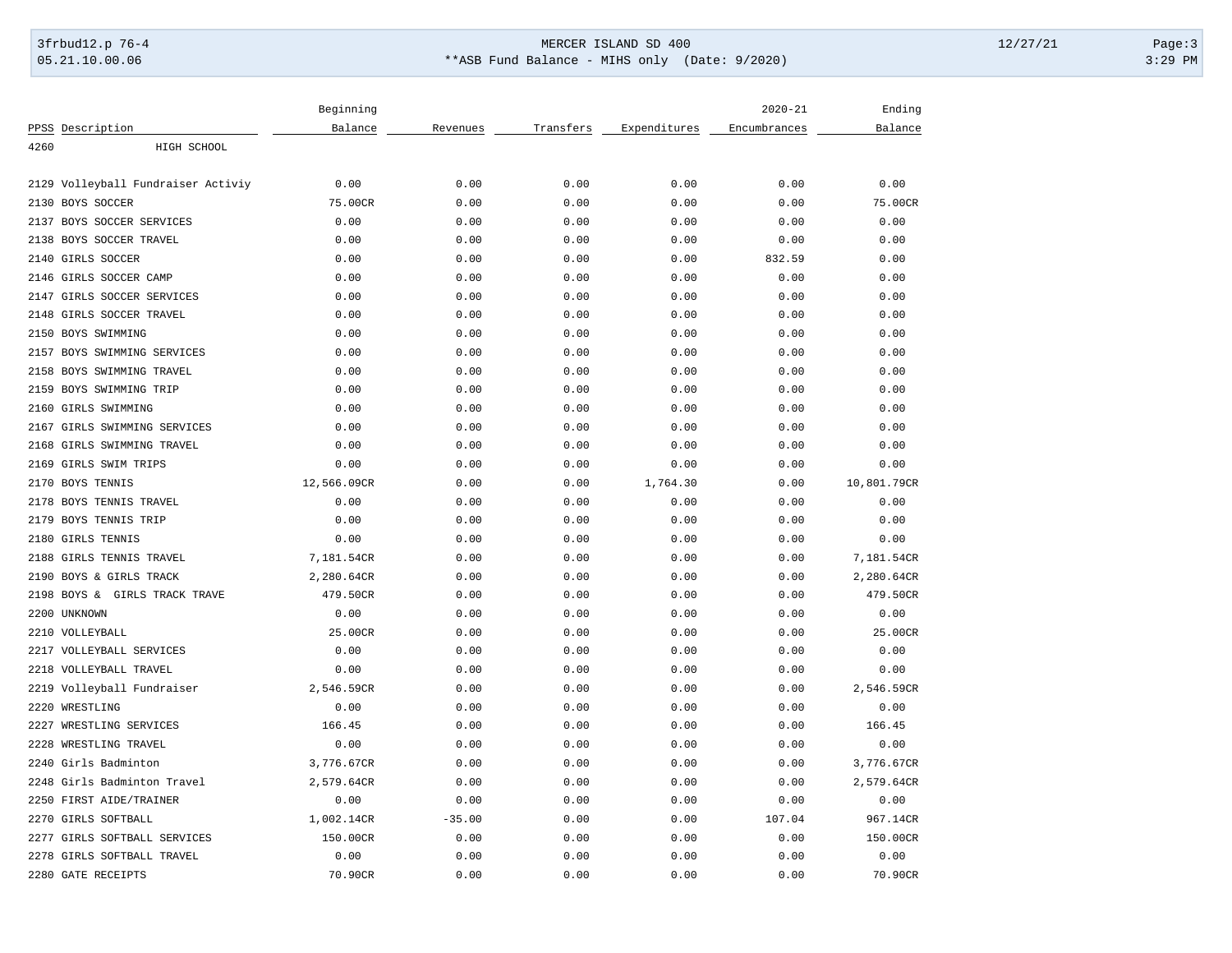# 3frbud12.p 76-4 Page:4 Page:4 05.21.10.00.06 \*\*ASB Fund Balance - MIHS only (Date: 9/2020) 3:29 PM

|                                    | Beginning    |           |           |              | $2020 - 21$  | Ending       |
|------------------------------------|--------------|-----------|-----------|--------------|--------------|--------------|
| PPSS Description                   | Balance      | Revenues  | Transfers | Expenditures | Encumbrances | Balance      |
| 4260<br>HIGH SCHOOL                |              |           |           |              |              |              |
|                                    |              |           |           |              |              |              |
| 2281<br>OTHER REVENUES             | 0.00         | 0.00      | 0.00      | 0.00         | 0.00         | 0.00         |
| 2300<br>INTRAMURALS                | 100.00CR     | 0.00      | 0.00      | 0.00         | 0.00         | 100.00CR     |
| 3430<br>CLASS OF 2018              | 0.00         | 0.00      | 0.00      | 0.00         | 0.00         | 0.00         |
| CLASS OF 2019<br>3440              | 11,849.16CR  | 0.00      | 0.00      | 0.00         | 0.00         | 11,849.16CR  |
| CLASS OF 2020<br>3450              | 13,336.87CR  | 0.00      | 0.00      | 0.00         | 0.00         | 13,336.87CR  |
| CLASS OF 2021<br>3460              | 9,731.25CR   | 0.00      | 0.00      | 0.00         | 0.00         | 9,731.25CR   |
| 3470<br>CLASS OF 2022              | 8,227.12CR   | 0.00      | 0.00      | 0.00         | 0.00         | 8,227.12CR   |
| Class of 2023<br>3480              | 4,477.15CR   | 0.00      | 0.00      | 0.00         | 0.00         | 4,477.15CR   |
| 3481 Class of 2024                 | 0.00         | 0.00      | 0.00      | 0.00         | 0.00         | 0.00         |
| 3482 Class of 2025                 | 0.00         | 0.00      | 0.00      | 0.00         | 0.00         | 0.00         |
| 4015<br>ASIAN CULTURAL CLUB        | 0.00         | 0.00      | 0.00      | 0.00         | 0.00         | 0.00         |
| 4020<br>CHESS CLUB                 | 3,122.28CR   | 0.00      | 0.00      | 0.00         | 0.00         | 3,122.28CR   |
| 4030<br>YEARBOOK/ANNUAL            | 145,437.89CR | 13,500.00 | 0.00      | 0.00         | 0.00         | 158,937.89CR |
| 4050<br><b>BAND OPERATIONS</b>     | 14,604.06CR  | 0.00      | 0.00      | 0.00         | 0.00         | 14,604.06CR  |
| 4052 MORNING JAZZ                  | 7,530.72     | 0.00      | 0.00      | 0.00         | 0.00         | 7,530.72     |
| 4053 Jazz Ensemble                 | 0.00         | 0.00      | 0.00      | 0.00         | 0.00         | 0.00         |
| 4054 Jazz Band Trip                | 0.00         | 0.00      | 0.00      | 0.00         | 0.00         | 0.00         |
| 4055 Band Trip                     | 26,168.04CR  | 0.00      | 0.00      | 0.00         | 0.00         | 26,168.04CR  |
| <b>BAND EASTSHORE</b><br>4058      | 1,366.00CR   | 24.00     | 0.00      | 0.00         | 0.00         | 1,390.00CR   |
| DO NOT USE<br>4059                 | 0.00         | 0.00      | 0.00      | 0.00         | 0.00         | 0.00         |
| 4060<br>CREST GREENHOUSE           | 12,308.39CR  | 0.00      | 0.00      | 0.00         | 0.00         | 12,308.39CR  |
| 4065<br>CREST STORE                | 1,432.89CR   | 0.00      | 0.00      | 0.00         | 0.00         | 1,432.89CR   |
| 4070<br><b>CHEERLEADERS</b>        | 0.00         | 0.00      | 0.00      | 0.00         | 0.00         | 0.00         |
| 4071 Cheer (11-12)                 | 0.00         | 0.00      | 0.00      | 0.00         | 0.00         | 0.00         |
| 4072 Cheer 12-13                   | 0.00         | 0.00      | 0.00      | 0.00         | 0.00         | 0.00         |
| 4073<br>CHEER (13-14)              | 0.00         | 0.00      | 0.00      | 0.00         | 0.00         | 0.00         |
| 4074 CHEER                         | 125.00CR     | 0.00      | 0.00      | 0.00         | 0.00         | 125.00CR     |
| 4080 CHOIR                         | 856.72CR     | 0.00      | 0.00      | 0.00         | 0.00         | 856.72CR     |
| CHOIR TRAVEL<br>4088               | 0.00         | 0.00      | 0.00      | 0.00         | 0.00         | 0.00         |
| 4090<br>Health Occupations Stu Ass | 0.00         | 160.00    | 0.00      | 0.00         | 0.00         | 160.00CR     |
| STUDENT STORE<br>4100              | 31,613.20CR  | 45.00     | 0.00      | 3,398.90     | 1,748.27     | 28,259.30CR  |
| 4108 DECAL TRAVEL                  | 0.18         | 0.00      | 0.00      | 0.00         | 0.00         | 0.18         |
| 4110 DEBATE                        | 5,496.34CR   | 0.00      | 0.00      | 0.00         | 0.00         | 5,496.34CR   |
| 4120 DRAMA                         | 10,884.23CR  | 0.00      | 0.00      | 0.00         | 129.00       | 10,884.23CR  |
| 4130 DRILL TEAM                    | 4,502.09CR   | 0.00      | 0.00      | 0.00         | 0.00         | 4,502.09CR   |
| 4135<br>DRILL TEAM TRAVEL          | 0.00         | 0.00      | 0.00      | 0.00         | 0.00         | 0.00         |
| 4138 DRILL TEAM TRAVEL             | 0.00         | 0.00      | 0.00      | 0.00         | 0.00         | 0.00         |
| 4170 INTERNATIONAL CLUB            | 5,736.90CR   | 0.00      | 0.00      | 0.00         | 0.00         | 5,736.90CR   |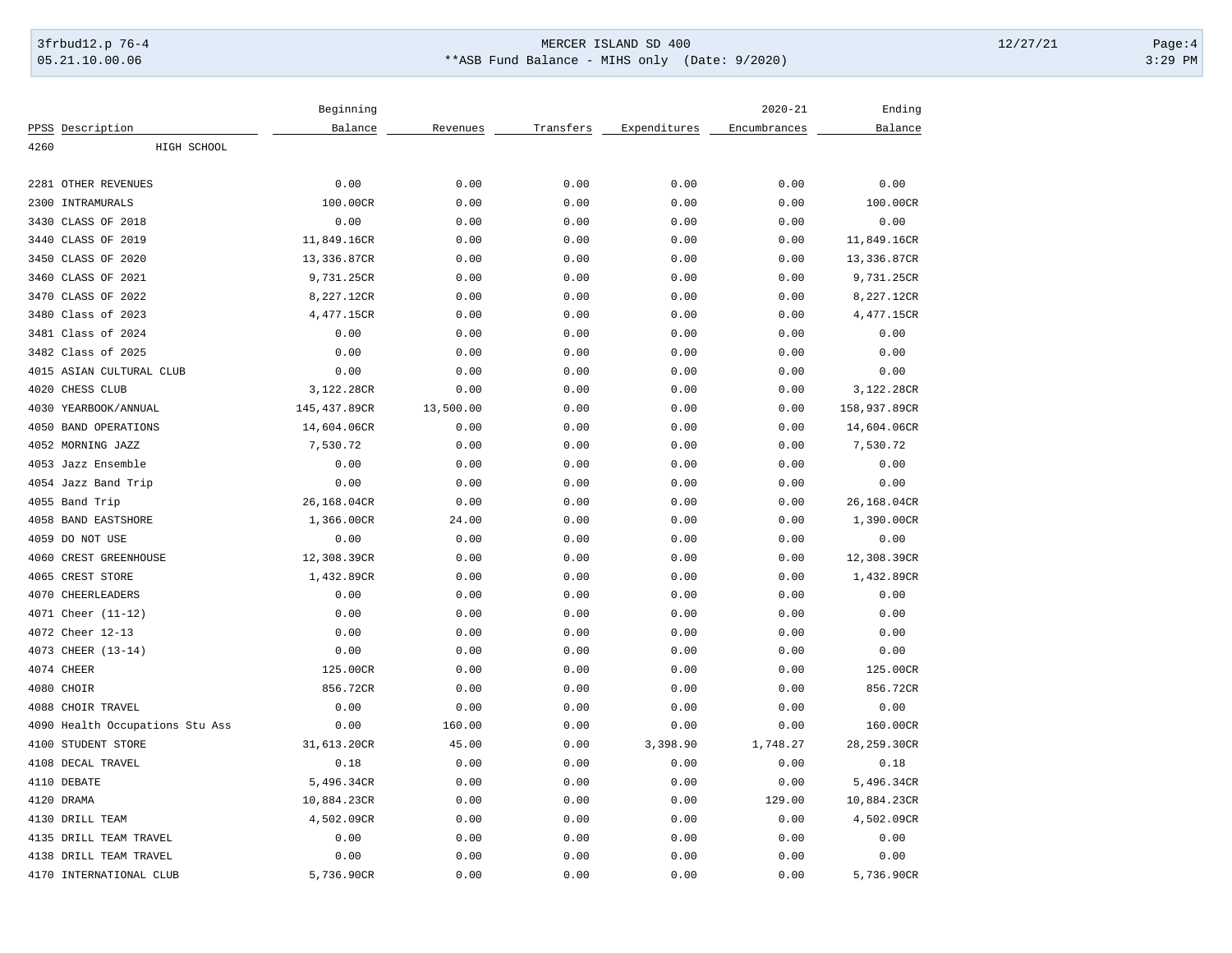# 3frbud12.p 76-4 Page:5 05.21.10.00.06 \*\*ASB Fund Balance - MIHS only (Date: 9/2020) 3:29 PM

|                                     | Beginning   |          |           |              | $2020 - 21$  | Ending      |
|-------------------------------------|-------------|----------|-----------|--------------|--------------|-------------|
| PPSS Description                    | Balance     | Revenues | Transfers | Expenditures | Encumbrances | Balance     |
| 4260<br>HIGH SCHOOL                 |             |          |           |              |              |             |
| 4190<br>FOREIGN LANGUAGE CLUB       | 509.56CR    | 0.00     | 0.00      | 0.00         | 0.00         | 509.56CR    |
| HONOR SOCIETY<br>4200               |             |          |           |              |              |             |
|                                     | 3,901.14CR  | 0.00     | 0.00      | 0.00         | 0.00         | 3,901.14CR  |
| 4210<br>ART HONOR SOCIETY           | 0.00        | 0.00     | 0.00      | 0.00         | 0.00         | 0.00        |
| 4215 TRI-MUSIC HONOR SOCIETY        | 1,328.51CR  | 0.00     | 0.00      | 0.00         | 0.00         | 1,328.51CR  |
| 4216 Science National Honor Society | 470.00CR    | 15.00    | 0.00      | 0.00         | 0.00         | 485.00CR    |
| SENIOR SERVICE CLUB<br>4230         | 31,325.11CR | 0.00     | 0.00      | 0.00         | 0.00         | 31,325.11CR |
| SENIOR BREAKFST<br>4235             | 6,151.26CR  | 0.00     | 0.00      | 0.00         | 0.00         | 6,151.26CR  |
| 4240<br>MIHS Journalism (Islander)  | 8,845.96CR  | 100.00   | 0.00      | 0.00         | 0.00         | 8,945.96CR  |
| 4250 MATH CLUB                      | 6,987.62CR  | 0.00     | 0.00      | 0.00         | 0.00         | 6,987.62CR  |
| 4260 ORCHESTRA                      | 86.00CR     | 0.00     | 0.00      | 0.00         | 0.00         | 86.00CR     |
| 4265<br>ORCHESTRA TRAVEL            | 0.00        | 0.00     | 0.00      | 0.00         | 0.00         | 0.00        |
| 4268<br>ORCHESTRA TRAVEL            | 0.00        | 0.00     | 0.00      | 0.00         | 0.00         | 0.00        |
| 4270 PEGASUS                        | 1,818.20CR  | 0.00     | 0.00      | 0.00         | 0.00         | 1,818.20CR  |
| 4290 KMIH RADIO CLUB                | 21,250.47CR | 0.00     | 0.00      | 0.00         | 0.00         | 21,250.47CR |
| 4291 RADIO DONATIONS                | 0.00        | 0.00     | 0.00      | 0.00         | 0.00         | 0.00        |
| 4293 DJ Club                        | 0.00        | 0.00     | 0.00      | 0.00         | 0.00         | 0.00        |
| 4297 KMIH TRIP                      | 1,129.26CR  | 0.00     | 0.00      | 0.00         | 0.00         | 1,129.26CR  |
| 4300<br>BOYS LACROSSE CLUB          | 430.92      | 0.00     | 0.00      | 0.00         | 0.00         | 430.92      |
| 4305 GIRLS LACROSSE                 | 495.22CR    | 0.00     | 0.00      | 0.00         | 0.00         | 495.22CR    |
| 4310<br>COMMITTEE TO SAVE EARTH     | 1,438.85CR  | 0.00     | 0.00      | 0.00         | 0.00         | 1,438.85CR  |
| 4320<br>KEY CLUB                    | 3,167.98CR  | 20.00    | 0.00      | 0.00         | 0.00         | 3,187.98CR  |
| 4360<br>BOYS LACROSSE 16-17         | 0.00        | 0.00     | 0.00      | 0.00         | 0.00         | 0.00        |
| 4365 GIRLS LACROSSE 16-17           | 0.00        | 0.00     | 0.00      | 0.00         | 0.00         | 0.00        |
| 4430 NATURAL HELPERS                | 995.72CR    | 0.00     | 0.00      | 0.00         | 0.00         | 995.72CR    |
| 4440 VICA                           | 101.49CR    | 0.00     | 0.00      | 0.00         | 0.00         | 101.49CR    |
| 4450 STEEL BAND                     | 0.00        | 0.00     | 0.00      | 0.00         | 0.00         | 0.00        |
| 4460<br>BOYS WATERPOLO              | 0.00        | 0.00     | 0.00      | 0.00         | 0.00         | 0.00        |
| BOYS WATERPOLO 16-17<br>4461        | 0.00        | 0.00     | 0.00      | 0.00         | 0.00         | 0.00        |
| 4465<br>GIRLS WATERPOLO             | 648.00      | 0.00     | 0.00      | 0.00         | 0.00         | 648.00      |
| GIRLS WATERPOLO 16-17<br>4466       | 0.00        | 0.00     | 0.00      | 0.00         | 0.00         | 0.00        |
| 4470<br>CLUB OF ROCK                | 0.00        | 0.00     | 0.00      | 0.00         | 0.00         | 0.00        |
| MODEL UN CLUB<br>4480               | 884.71      | 0.00     | 0.00      | 0.00         | 0.00         | 884.71      |
| 4510<br>STOCK CLUB                  | 100.00CR    | 0.00     | 0.00      | 0.00         | 0.00         | 100.00CR    |
| HARRY POTTER CLUB<br>4520           | 0.00        | 0.00     | 0.00      | 0.00         | 0.00         | 0.00        |
| 4525<br>IMPROV CLUB                 | 0.00        | 0.00     | 0.00      | 0.00         | 0.00         | 0.00        |
| 4530 ART CLUB                       | 4,019.37CR  | 0.00     | 0.00      | 0.00         | 0.00         | 4,019.37CR  |
| 4535 COOKING CLUB                   | 297.49CR    | 0.00     | 0.00      | 0.00         | 0.00         | 297.49CR    |
| 4540 SCIENCE CLUB                   | 3,248.49CR  | 50.00    | 0.00      | 0.00         | 0.00         | 3,298.49CR  |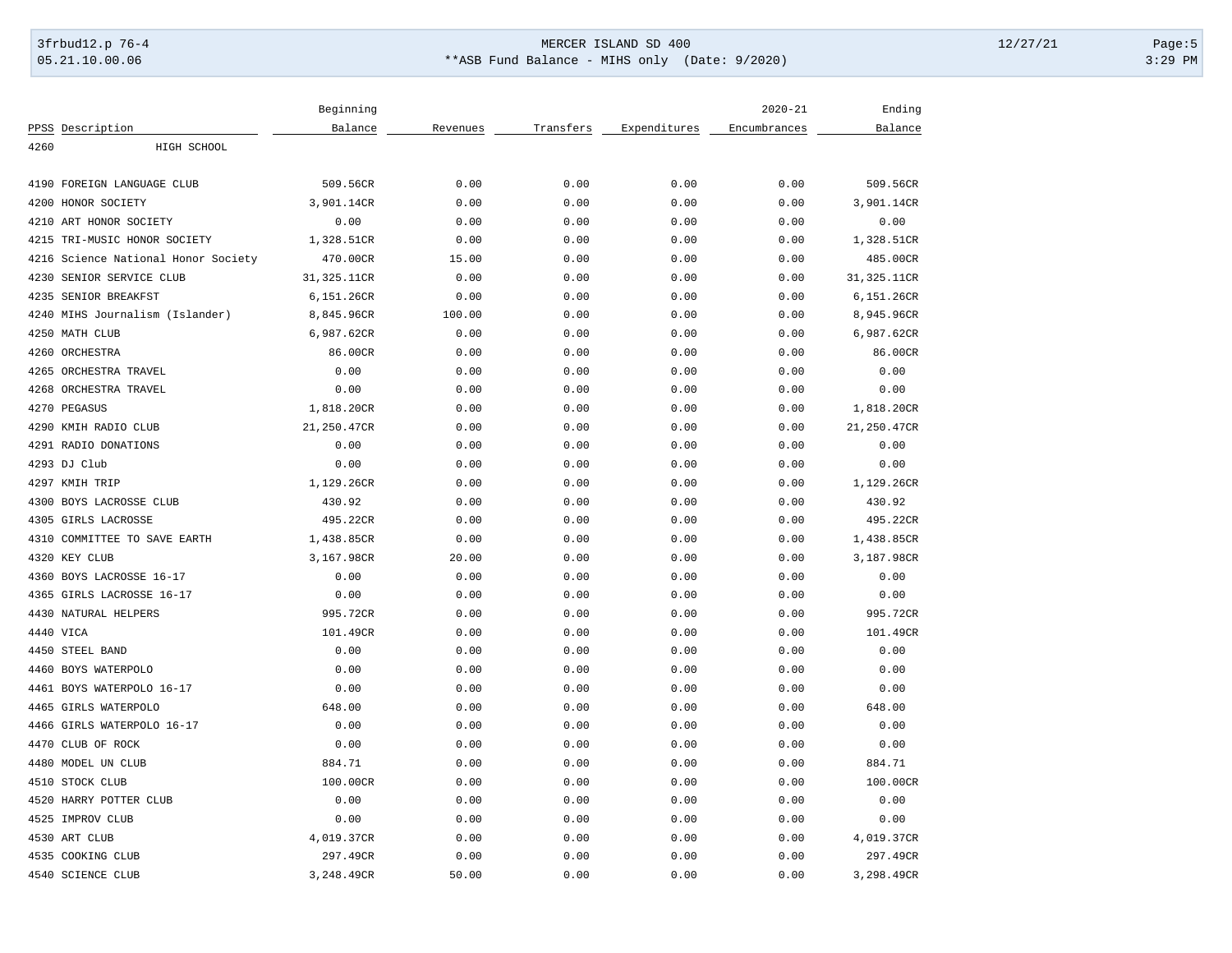# 3frbud12.p 76-4 Page:6 05.21.10.00.06 \*\*ASB Fund Balance - MIHS only (Date: 9/2020) 3:29 PM

|                                     | Beginning   |          |           |              | $2020 - 21$  | Ending      |
|-------------------------------------|-------------|----------|-----------|--------------|--------------|-------------|
| PPSS Description                    | Balance     | Revenues | Transfers | Expenditures | Encumbrances | Balance     |
| 4260<br>HIGH SCHOOL                 |             |          |           |              |              |             |
| 4545 ROBOTICS CLUB                  | 21,086.49CR | 0.00     | 0.00      | 0.00         | 0.00         | 21,086.49CR |
| 4550<br>SAVE                        | 0.00        | 0.00     | 0.00      | 0.00         | 0.00         | 0.00        |
| 4560 BE KIND CLUB                   | 280.22CR    | 0.00     | 0.00      | 0.00         | 0.00         | 280.22CR    |
| 4580 SPIRIT CLUB                    | 185.76CR    | 0.00     | 0.00      | 0.00         | 0.00         | 185.76CR    |
| ULTIMATE FRISBEE<br>4600            | 6,003.04CR  | 0.00     | 0.00      | 0.00         | 0.00         | 6,003.04CR  |
| 4605 UNIFIED BASKETBALL CLUB        | 213.59CR    | 0.00     | 0.00      | 0.00         | 0.00         | 213.59CR    |
| BRIDGES CLUB<br>4610                | 85.64CR     | 0.00     | 0.00      | 0.00         | 0.00         | 85.64CR     |
| MOCK TRIAL CLUB<br>4620             | 965.65CR    | 0.00     | 0.00      | 0.00         | 0.00         | 965.65CR    |
| 4625 OUTDOOR CLUB                   | 235.00CR    | 0.00     | 0.00      | 0.00         | 0.00         | 235.00CR    |
| INTERACT CLUB<br>4630               | 747.79CR    | 0.00     | 0.00      | 0.00         | 0.00         | 747.79CR    |
| 4635 Vietnam Club Trip              | 724.00CR    | 0.00     | 0.00      | 0.00         | 0.00         | 724.00CR    |
| 4640<br>Green Team Club             | 1,939.46CR  | 0.00     | 0.00      | 0.00         | 0.00         | 1,939.46CR  |
| 4645 POETRY CLUB                    | 238.76CR    | 0.00     | 0.00      | 0.00         | 0.00         | 238.76CR    |
| 4650<br>CONSCIOUS CLUB              | 100.00CR    | 0.00     | 0.00      | 0.00         | 0.00         | 100.00CR    |
| 4695 KNOWLEDGE BOWL                 | 275.57CR    | 0.00     | 0.00      | 0.00         | 0.00         | 275.57CR    |
| DESTINATION IMAGINATION<br>4710     | 450.00CR    | 0.00     | 0.00      | 0.00         | 0.00         | 450.00CR    |
| 4720<br>SMILE TO A CHILD CLUB       | 186.07CR    | 0.00     | 0.00      | 0.00         | 0.00         | 186.07CR    |
| 4750 MTI ENTERPRISE                 | 9,547.64CR  | 0.00     | 0.00      | 0.00         | 0.00         | 9,547.64CR  |
| 4775 CHINESE CLUB                   | 50.00CR     | 0.00     | 0.00      | 0.00         | 0.00         | 50.00CR     |
| 4780<br>SPANISH CLUB                | 1,286.11CR  | 0.00     | 0.00      | 0.00         | 0.00         | 1,286.11CR  |
| 4785 AP FRENCH                      | 100.00CR    | 0.00     | 0.00      | 0.00         | 0.00         | 100.00CR    |
| 4790<br>FRENCH HONOR SOCIETY        | 890.83CR    | 0.00     | 0.00      | 0.00         | 0.00         | 890.83CR    |
| 4795 KIDSCORP CLUB                  | 600.00CR    | 0.00     | 0.00      | 0.00         | 0.00         | 600.00CR    |
| 4797 NATIONAL CHINESE HONOR SOCIETY | 229.27CR    | 5.00     | 0.00      | 0.00         | 0.00         | 234.27CR    |
| 4800<br>STEAMPUNK CLUB              | 50.00CR     | 0.00     | 0.00      | 0.00         | 0.00         | 50.00CR     |
| 4805<br>JUNIOR STATESMAN            | 0.00        | 0.00     | 0.00      | 0.00         | 0.00         | 0.00        |
| 4810<br>AMNESTY INTERNATIONAL CLUB  | 481.56CR    | 0.00     | 0.00      | 0.00         | 0.00         | 481.56CR    |
| 4820<br>WOMEN IN STEM               | 527.00CR    | 0.00     | 0.00      | 0.00         | 0.00         | 527.00CR    |
| GENDER EQUITY CLUB<br>4830          | 0.00        | 0.00     | 0.00      | 0.00         | 0.00         | 0.00        |
| 4835 FREE THE CHILDREN CLUB         | 0.00        | 0.00     | 0.00      | 0.00         | 0.00         | 0.00        |
| 4840<br>MAROON LOTUS CLUB           | 762.77CR    | 0.00     | 0.00      | 0.00         | 0.00         | 762.77CR    |
| 4845 WILDLIFE CONSERVATION CLUB     | 0.00        | 0.00     | 0.00      | 0.00         | 0.00         | 0.00        |
| 4850 HELP CLUB                      | 1,825.64CR  | 0.00     | 0.00      | 0.00         | 0.00         | 1,825.64CR  |
| 4855 MI HUMANE CLUB                 | 2.17CR      | 0.00     | 0.00      | 0.00         | 0.00         | 2.17CR      |
| 4858 Meal Mission                   | 760.48CR    | 0.00     | 0.00      | 0.00         | 0.00         | 760.48CR    |
| 4860<br>SPANISH HONOR SOCIETY       | 742.70CR    | 40.00    | 0.00      | 0.00         | 0.00         | 782.70CR    |
| 4865 DIGITAL ENGINEERING CLUBDIGITA | 0.00        | 0.00     | 0.00      | 0.00         | 0.00         | 0.00        |
| 4870 Margins Club                   | 2,000.00CR  | 0.00     | 0.00      | 0.00         | 0.00         | 2,000.00CR  |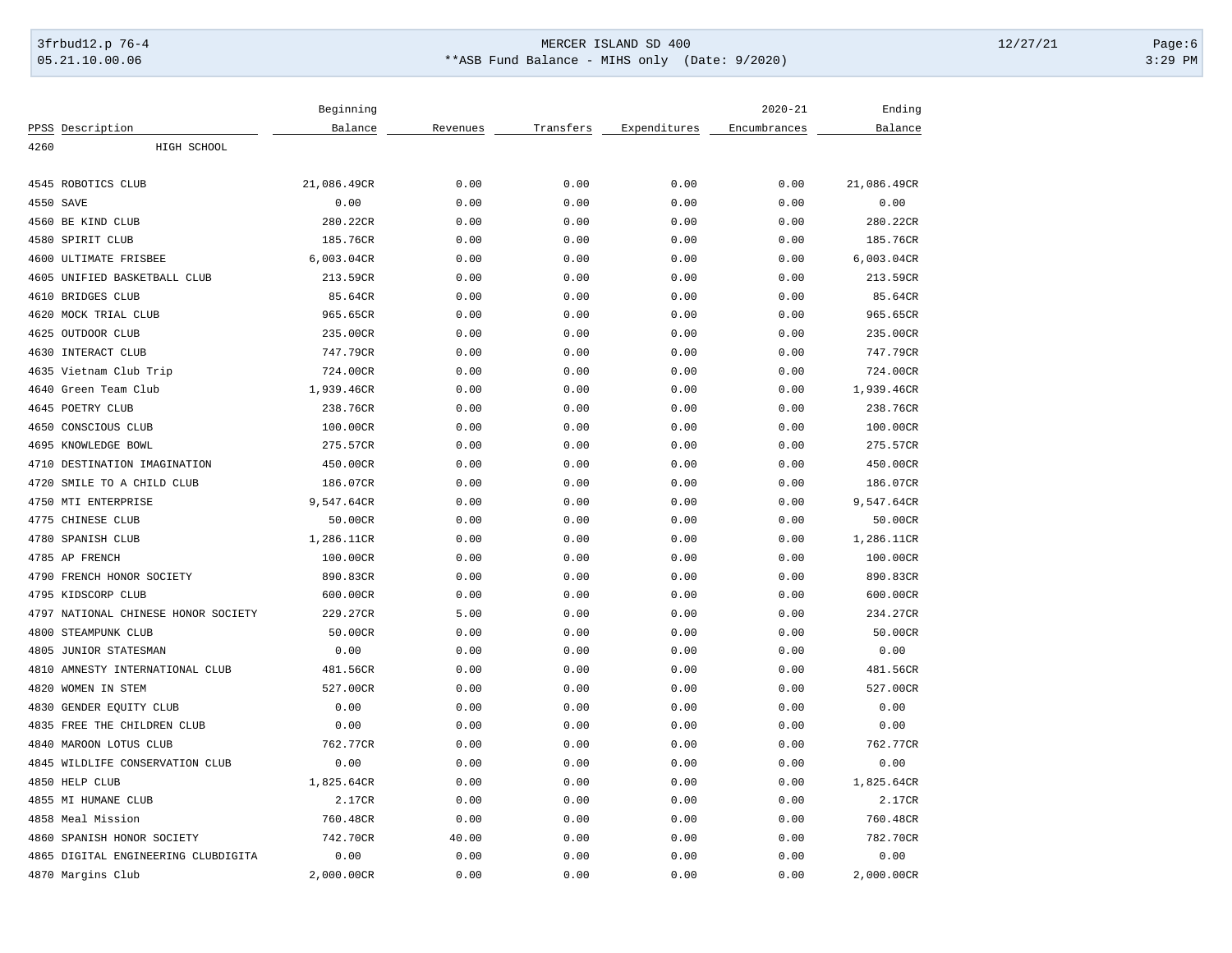# 3frbud12.p 76-4 Page:7 Page:7 05.21.10.00.06 \*\*ASB Fund Balance - MIHS only (Date: 9/2020) 3:29 PM

|                                     | Beginning                                         |           |           |              | $2020 - 21$                                       | Ending       |
|-------------------------------------|---------------------------------------------------|-----------|-----------|--------------|---------------------------------------------------|--------------|
| PPSS Description                    | Balance                                           | Revenues  | Transfers | Expenditures | Encumbrances                                      | Balance      |
| 4260<br>HIGH SCHOOL                 |                                                   |           |           |              |                                                   |              |
| Best Buddies Club<br>4875           | 0.00                                              | 0.00      | 0.00      | 0.00         | 0.00                                              | 0.00         |
| COMPUTER CLUB<br>4900               | 1,508.96CR                                        | 0.00      | 0.00      | 0.00         | 0.00                                              | 1,508.96CR   |
| 4910<br>Queer Alliance              | 100.00CR                                          | 0.00      | 0.00      | 0.00         | 0.00                                              | 100.00CR     |
| 4911 ECAAR (Ed Co for Asian Am Rep. | 0.00                                              | 0.00      | 0.00      | 0.00         | 0.00                                              | 0.00         |
| 4912 ACLU                           | 0.00                                              | 0.00      | 0.00      | 0.00         | 0.00                                              | 0.00         |
| 6000 PRIVATE MONEYS                 | 0.00                                              | 0.00      | 0.00      | 0.00         | 0.00                                              | 0.00         |
| 6310<br>CSE SCHOLARSHIP FUND        | 38.74CR                                           | 0.00      | 0.00      | 0.00         | 0.00                                              | 38.74CR      |
| <b>BAND SCHOLARSHIP</b><br>6340     | 980.00CR                                          | 0.00      | 0.00      | 0.00         | 0.00                                              | 980.00CR     |
| 6380<br>FRIENDS OF CREST            | 70.00CR                                           | 0.00      | 0.00      | 0.00         | 0.00                                              | 70.00CR      |
| 6390<br>CREST-HOLIDAY PROJECT       | 242.06CR                                          | 0.00      | 0.00      | 0.00         | 0.00                                              | 242.06CR     |
| 6410<br>RED CROSS                   | 0.00                                              | 0.00      | 0.00      | 0.00         | 0.00                                              | 0.00         |
| 6420<br>SCHOOLS AGAINST CANCER      | 0.00                                              | 0.00      | 0.00      | 0.00         | 0.00                                              | 0.00         |
| 6425<br>AMERICAN CANCER SOCIETY     | 183.00CR                                          | 0.00      | 0.00      | 0.00         | 0.00                                              | 183.00CR     |
| 6430<br>UNKNOWN                     | 0.00                                              | 0.00      | 0.00      | 0.00         | 0.00                                              | 0.00         |
| SPEC ED CELEBRATION<br>6450         | 44.30CR                                           | 0.00      | 0.00      | 0.00         | 0.00                                              | 44.30CR      |
| 6460<br>STEVE NEWMAN MEMORIAL FUND  | 0.00                                              | 0.00      | 0.00      | 0.00         | 0.00                                              | 0.00         |
| SHIFT TO SAFETY<br>6520             | 0.00                                              | 0.00      | 0.00      | 0.00         | 0.00                                              | 0.00         |
| 6600 MISF-CREST                     | 0.00                                              | 0.00      | 0.00      | 0.00         | 0.00                                              | 0.00         |
| 6620 MIYFS Food Bank                | 0.00                                              | 0.00      | 0.00      | 0.00         | 0.00                                              | 0.00         |
| 6660                                | 0.00                                              | 0.00      | 0.00      | 0.00         | 0.00                                              | 0.00         |
| 6710 WA CULTURAL EXCHANGE           | 0.00                                              | 0.00      | 0.00      | 0.00         | 0.00                                              | 0.00         |
| 6711 WCE VIETNAM 2011               | 0.00                                              | 0.00      | 0.00      | 0.00         | 0.00                                              | 0.00         |
| 6715<br>INVISIBLE CHILDREN          | 0.00                                              | 0.00      | 0.00      | 0.00         | 0.00                                              | 0.00         |
| 6750 MTI Donations                  | 0.00                                              | 0.00      | 0.00      | 0.00         | 0.00                                              | 0.00         |
| 6755<br>UNKNOWN                     | 0.00                                              | 0.00      | 0.00      | 0.00         | 0.00                                              | 0.00         |
| 6760<br>COSTA RICA TRIP             | 0.00                                              | 0.00      | 0.00      | 0.00         | 0.00                                              | 0.00         |
| 6765<br>CHINA TRIP                  | 0.00                                              | 0.00      | 0.00      | 0.00         | 0.00                                              | 0.00         |
| 6770 Women Entrp int                | 0.00                                              | 0.00      | 0.00      | 0.00         | 0.00                                              | 0.00         |
| 6810 AMNESTY INTERNATIONAL          | 0.00                                              | 0.00      | 0.00      | 0.00         | 0.00                                              | 0.00         |
| ---- *HIGH SCHOOL                   | 607,496.39CR                                      | 28,541.55 | 0.00      | 20,699.07    | 3,328.31                                          | 615,338.87CR |
| ---- *Restricted for Fund Purposes  | =================================<br>607,496.39CR | 28,541.55 | 0.00      | 20,699.07    | _____________________________________<br>3,328.31 | 615,338.87CR |
| ---- *Associated Student Body Fund  | 607,496.39CR                                      | 28,541.55 | 0.00      | 20,699.07    | 3,328.31                                          | 615,338.87CR |